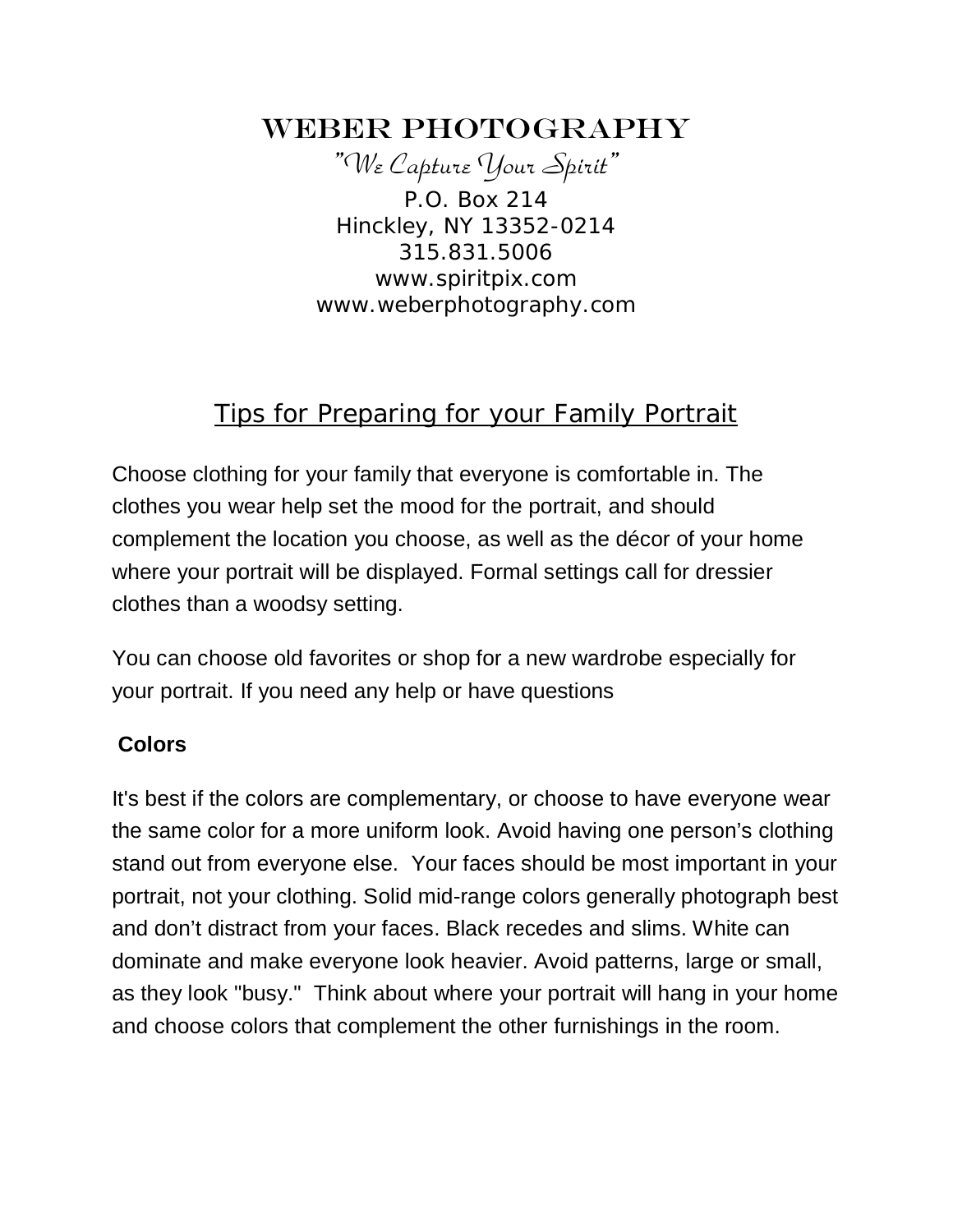#### **Knees and Feet**

Knees show when seated, so women and girls need to consider skirt or dress length.

Some poses will show your feet especially in full-length portraits. So be sure to bring shoes and socks for each outfit you plan to wear. Some poses, like casual portraits may look better in just stocking feet, flip-flops or bare feet. Single color socks work best. If you are in light colored clothes, keep the socks light. If you are in dark clothes, wear matching dark socks. Oh and if you go barefoot, make sure your feet are clean and your nails are trimmed.

### **Grooming**

You want to look your best, so pay a little extra attention to your grooming before your portrait session. If anyone needs a fresh haircut, have it done about a week ahead. Facial shine is extremely detrimental to a great portrait.

Men, if you have an afternoon/evening appointment and a heavy beard, you may want to shave mid-day to avoid the "five o'clock shadow" look. If you wear a beard or mustache, they should be neatly trimmed.

Women should wear your normal makeup and lipstick. Even if you prefer a natural look, a good foundation can smooth out skin tones, and a little lipstick and mascara can bring out your features. You may want to apply your makeup slightly heavier than normal and add some color to your cheeks and lips to enhance your appearance and help minimize any imperfections.

Children don't need makeup and shouldn't wear any. We can retouch